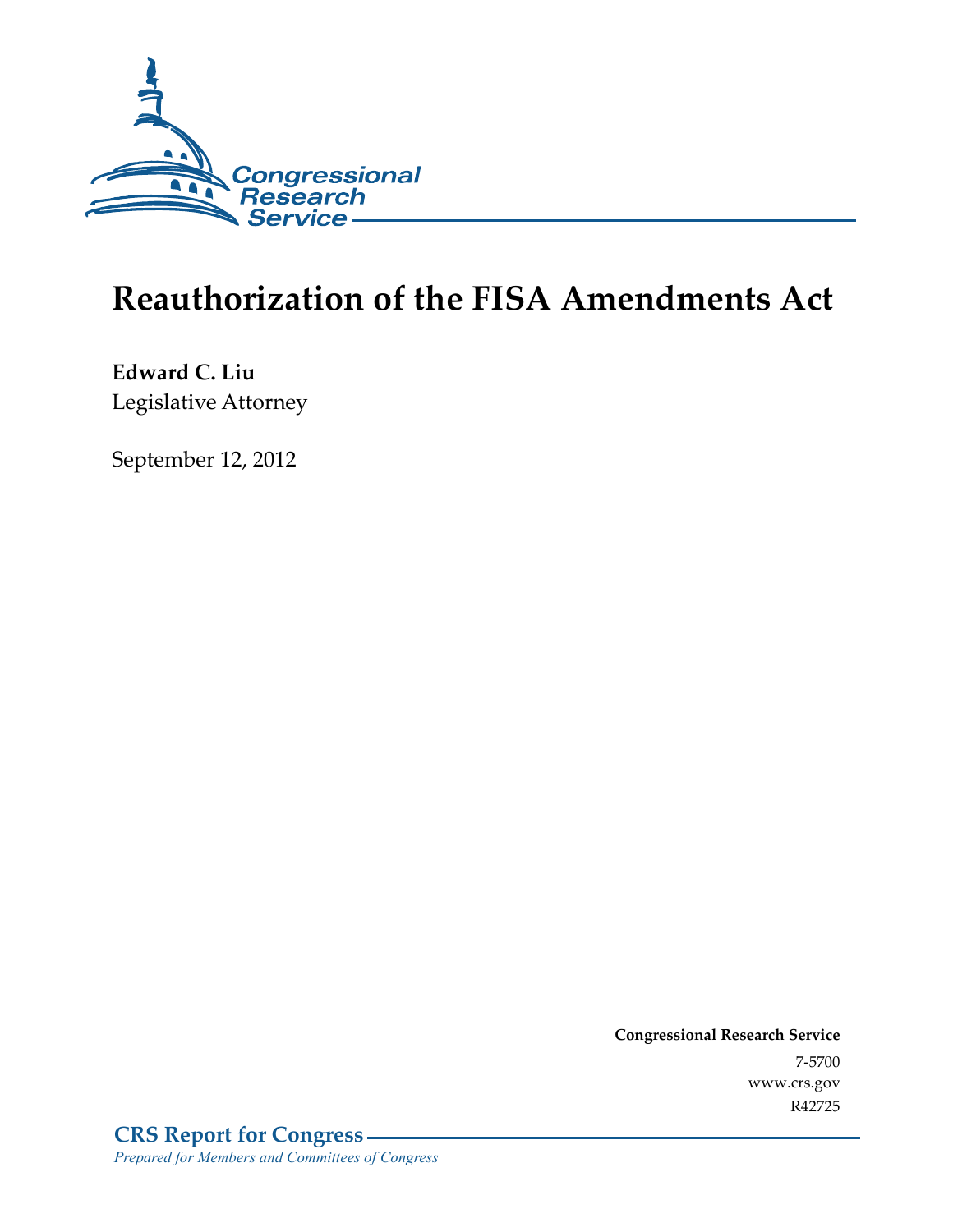## **Summary**

Reauthorizations of expiring provisions of the Foreign Intelligence Surveillance Act (FISA) have been an annual occurrence in Congress since 2009. Prior to 2012, the legislative debate and reauthorizations largely dealt with three amendments to FISA that are commonly linked to the Uniting and Strengthening America by Providing Appropriate Tools Required to Intercept and Obstruct Terrorism Act of 2001 (USA PATRIOT Act). Most recently, in 2011, these three provisions were extended until June 1, 2015. For a more detailed discussion of these three provisions, *see* CRS Report R40138, *Amendments to the Foreign Intelligence Surveillance Act (FISA) Extended Until June 1, 2015*, by Edward C. Liu.

In contrast, the reauthorization being debated in 2012 deals with Title VII of FISA, as added by the FISA Amendments Act of 2008. Title VII is only tangentially related to the subjects of the previous years' debates in that they are amendments to the same statute. Therefore, the legislative activity in prior years should be conceptually separated from the current debate and legislation that would address the expiration of Title VII of FISA at the end of this year.

Title VII of FISA, as added by the FISA Amendments Act of 2008, created new separate procedures for targeting non-U.S. persons and U.S. persons reasonably believed to be outside the United States. While some provisions of Title VII could be characterized as relaxing FISA's traditional standards for electronic surveillance and access to stored communications, other provisions of Title VII have expanded FISA's scope to require judicial approval of activities, such as surveillance of U.S. persons on foreign soil, that were previously unregulated by the statute.

Upon enactment of Title VII, a number of organizations brought suit challenging newly enacted procedures for surveillance of non-U.S. persons reasonably believed to be abroad. The suit alleged that this authority violated the targets' Fourth Amendment rights, because it permitted acquisition of international communications without requiring an individualized court order supported by probable cause. However, before the merits of that question could be reached, the government argued that the plaintiffs lacked standing to challenge Title VII. That question is currently pending review in the United States Supreme Court.

Unless reauthorizing legislation is enacted, Title VII of FISA will be repealed effective December 31, 2012. Transition procedures apply to orders that are in effect on December 31, 2012, under any of the three provisions of Title VII. The transition procedures authorize the continued effect of these orders until their normal expiration dates. At least two bills in the  $112<sup>th</sup>$  Congress would extend Title VII of FISA beyond its current expiration date of December 31, 2012. H.R. 5949 was passed by the House of Representatives on September 12, 2012, and would extend Title VII until December 31, 2017. In the Senate, S. 3276, as reported by the Judiciary Committee, would extend Title VII until June 1, 2015, in order to synchronize its reauthorization cycle with that of other temporary provisions of FISA.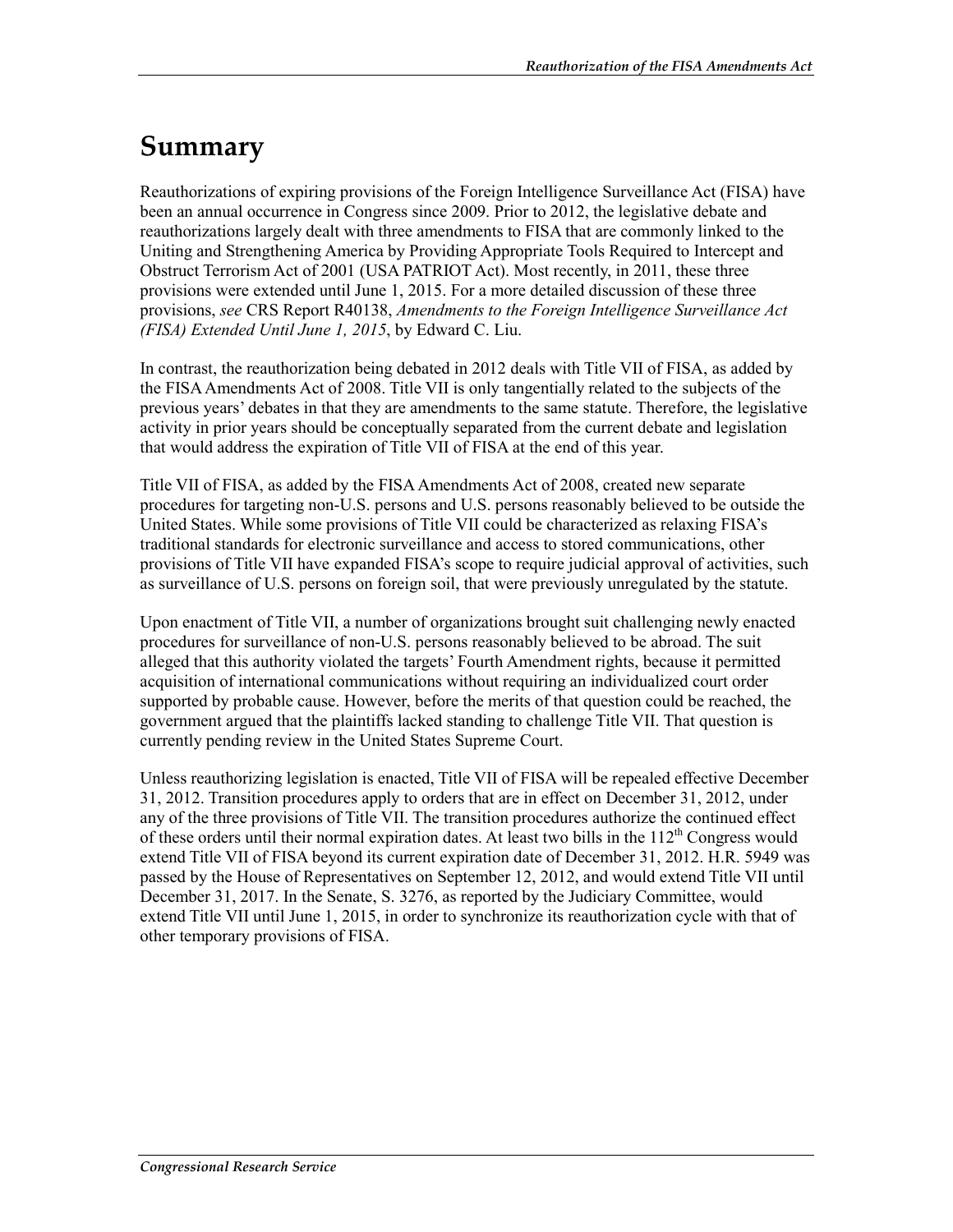## Contents

| Procedure for Targeting Non-U.S. Persons Abroad Without Individualized Court Orders    |  |
|----------------------------------------------------------------------------------------|--|
|                                                                                        |  |
|                                                                                        |  |
|                                                                                        |  |
|                                                                                        |  |
|                                                                                        |  |
| Procedures for Targeting U.S. Persons Abroad Using Court Orders Under §§ 703 and 704 8 |  |
|                                                                                        |  |
|                                                                                        |  |
|                                                                                        |  |
|                                                                                        |  |
|                                                                                        |  |
|                                                                                        |  |

#### Contacts

|--|--|--|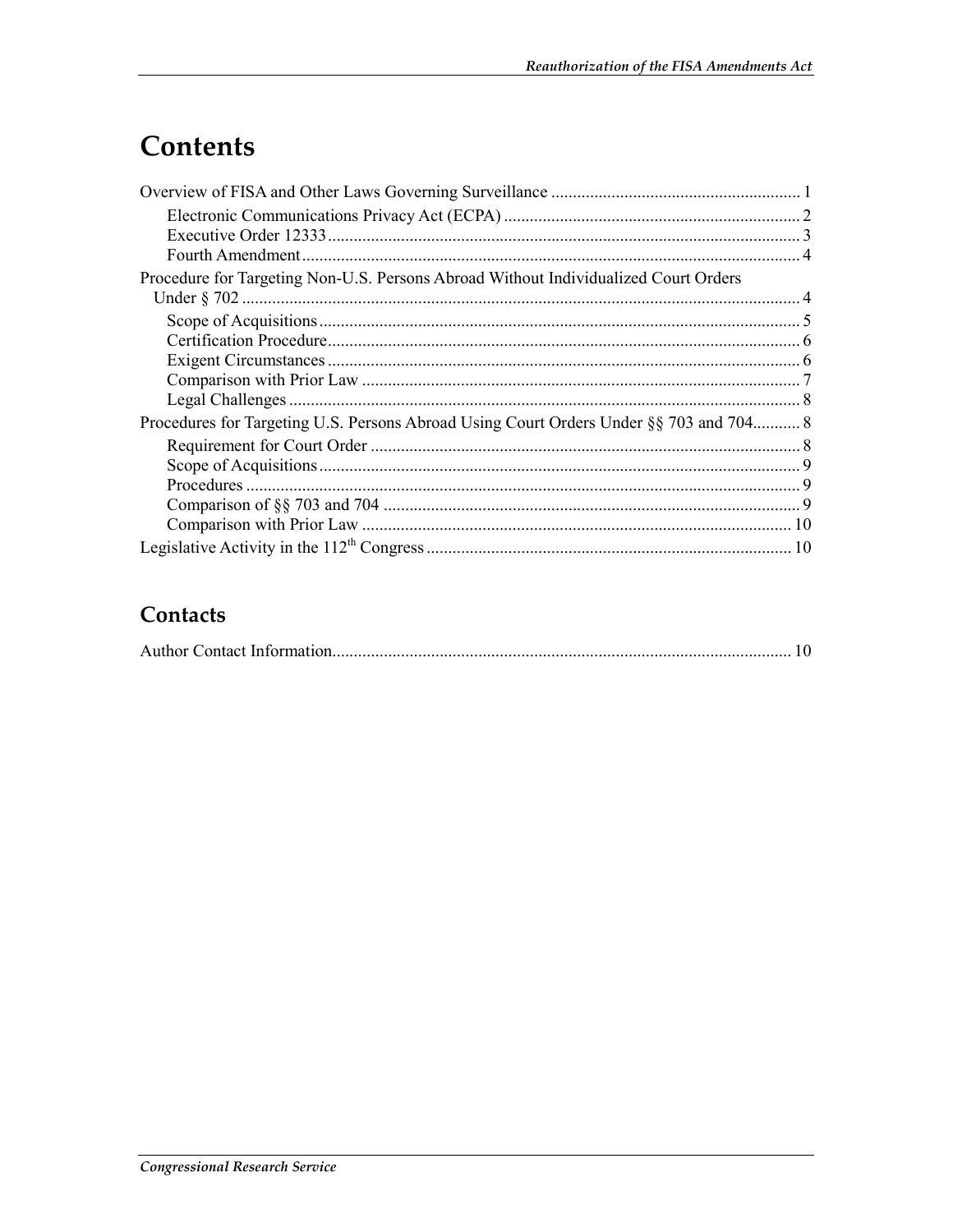eauthorizations of expiring provisions of the Foreign Intelligence Surveillance Act (FISA) have been an annual occurrence in Congress since 2009.<sup>1</sup> Prior to 2012, the legislative debate and reauthorizations largely dealt with three amendments to FISA that are eauthorizations of expiring provisions of the Foreign Intelligence Surveillance Act (F<br>have been an annual occurrence in Congress since 2009.<sup>1</sup> Prior to 2012, the legislative<br>debate and reauthorizations largely dealt with Required to Intercept and Obstruct Terrorism Act of 2001 (USA PATRIOT Act).<sup>2</sup> Most recently, in 2011, these three provisions were extended until June 1, 2015.<sup>3</sup> For a more detailed discussion of these three provisions, *see* CRS Report R40138, *Amendments to the Foreign Intelligence Surveillance Act (FISA) Extended Until June 1, 2015*, by Edward C. Liu.

In contrast, the reauthorization being debated in 2012 deals with Title VII of FISA, as added by the FISA Amendments Act of 2008. Title VII is only tangentially related to the subjects of the previous years' debates in that it amends the same statute. Therefore, the legislative activity in prior years should be conceptually separated from the current debate and legislation that would address the expiration of Title VII of FISA at the end of this year. This report describes the changes that were made by the FISA Amendments Act within the context of the government's authority to conduct surveillance for foreign intelligence purposes.

## **Overview of FISA and Other Laws Governing Surveillance**

The Foreign Intelligence Surveillance Act (FISA) provides a statutory framework by which government agencies may, when gathering foreign intelligence information,<sup>4</sup> obtain authorization to conduct wiretapping<sup>5</sup> or physical searches,<sup>6</sup> utilize pen registers and trap and trace devices,<sup>7</sup> or access specified business records and other tangible things.<sup>8</sup> Authorization for such activities is typically obtained via a court order from the Foreign Intelligence Surveillance Court (FISC), a specialized court created by FISA to act as a neutral judicial decision maker in the context of activities authorized by the statute.

Title VII, added by the FISA Amendments Act of 2008, provides additional procedures for the acquisition of foreign intelligence information regarding persons who are believed to be outside

<sup>&</sup>lt;u>.</u> <sup>1</sup> Department of Defense Appropriations Act, P.L. 111-118, §1004 (2009); An Act to extend expiring provisions of the USA PATRIOT Improvement and Reauthorization Act of 2005 and Intelligence Reform and Terrorism Prevention Act of 2004 until February 28, 2011, P.L. 111-141 (2010); FISA Sunsets Extension Act of 2011, P.L. 112-3 (2011); PATRIOT Sunsets Extension Act of 2011, P.L. 112-14 (2011).

 $^{2}$  P.L. 107-56. In reality, only two of these provisions (relating to roving wiretaps and access to business records) were part of the USA PATRIOT Act. The third provision (relating to lone-wolf terrorists) initially arose from the Intelligence Reform and Terrorism Prevention Act of 2004, P.L. 108-458.

 $3$  P.L. 112-14.

<sup>&</sup>lt;sup>4</sup> Although FISA is often discussed in relation to the prevention of terrorism, it applies to the gathering of foreign intelligence information for other purposes. For example, it extends to the collection of information necessary for the conduct of foreign affairs. *See* 50 U.S.C. §1801(e) (2008) (definition of "foreign intelligence information").

<sup>5</sup> 50 U.S.C. §§1801-1808.

<sup>6</sup> 50 U.S.C. §§1822-1826.

 $750$  U.S.C. §§1841-1846. Pen registers capture the numbers dialed on a telephone line; trap and trace devices identify the originating number of a call on a particular telephone line. *See* 18 U.S.C. §3127(3)-(4) (2008).

<sup>8</sup> 50 U.S.C. §§1861-1862 (2008).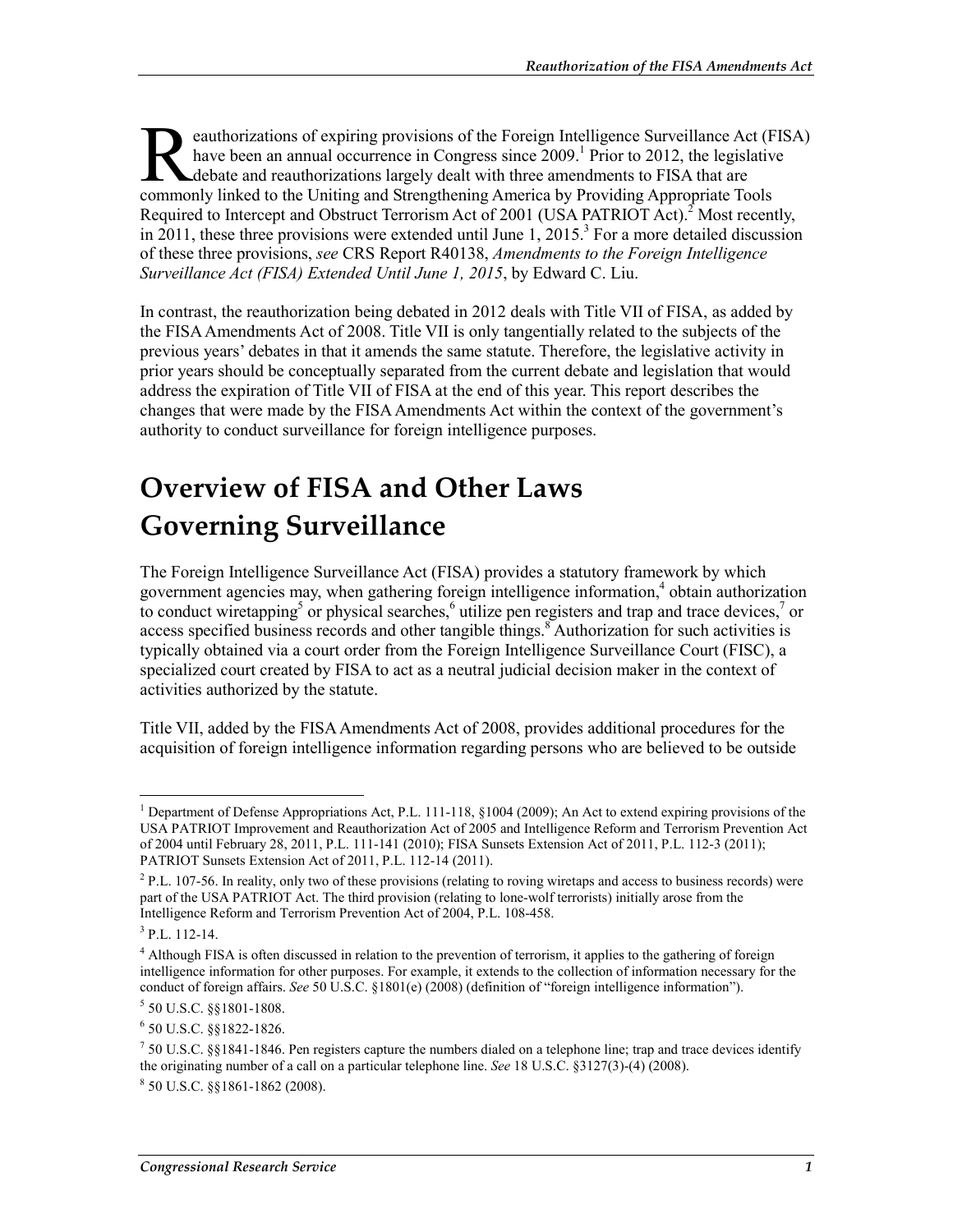of the United States. These provisions affect both U.S. persons<sup>9</sup> as well as other non-U.S. persons. Specifically, the FISA Amendments Act added

- a new procedure for targeting non-U.S. persons abroad without individualized court orders $^{10}$
- a new requirement to obtain an individualized court order when targeting U.S. persons abroad; $^{11}$  and
- new procedures that can be used to obtain court orders authorizing the targeting of U.S. persons abroad for electronic surveillance, the acquisition of stored communications, and other means of acquiring foreign intelligence information.<sup>12</sup>

Absent intervening legislation, Title VII of FISA will be automatically repealed on December 31, 2012.<sup>13</sup> Transition procedures apply to orders authorizing surveillance activities pursuant to Title VII that are in effect on December 31, 2012,<sup>14</sup> and permit the continued effect of such orders until their normal expiration dates.

FISA is just one of several federal laws that govern the use of electronic surveillance for legitimate investigative purposes. The principal others are the Electronic Communications Privacy Act (ECPA), Executive Order 12333, and the Fourth Amendment. Each of these, and the manner in which they may overlap or interact with FISA, will be discussed briefly before turning to the expiring provisions added by the FISA Amendments Act.

#### **Electronic Communications Privacy Act (ECPA)**

ECPA provides three sets of general prohibitions accompanied by judicially supervised exceptions to facilitate law enforcement investigations.<sup>15</sup> The prohibitions address (1) the interception of wire, oral, or electronic communications (wiretapping);<sup>16</sup> (2) access to the content of stored electronic communications and to communications transaction records;<sup>17</sup> and (3) the use of trap and trace devices and pen registers (essentially in-and-out secret "caller id" devices).<sup>18</sup>

<u>.</u>

16 18 U.S.C. §§2510-2522.

<sup>&</sup>lt;sup>9</sup> A U.S. person is defined as a citizen of the United States, an alien lawfully admitted for permanent residence, an unincorporated association a substantial number of members of which are citizens of the United States or aliens lawfully admitted for permanent residence, or a corporation which is incorporated in the United States, but does not include a corporation or an association which is a foreign power. 50 U.S.C. §1801(i).

<sup>10 50</sup> U.S.C. §1881a.

 $11$  50 U.S.C. §1881c(a)(2).

<sup>12 50</sup> U.S.C. §§1881b, 1881c.

<sup>13 50</sup> U.S.C. §1881 note.

<sup>14</sup> *Id.* at §404(b).

<sup>15</sup> See CRS Report 98-326, *Privacy: An Overview of Federal Statutes Governing Wiretapping and Electronic Eavesdropping*, by Gina Stevens and Charles Doyle, for a more detailed discussion of the federal laws governing wiretapping and electronic eavesdropping, along with appendices including copies of the texts of ECPA and FISA.

<sup>17 18</sup> U.S.C. §§2701-2712.

<sup>&</sup>lt;sup>18</sup> 18 U.S.C. §§3121-3127. Pen registers capture the numbers dialed on a telephone line; trap and trace devices identify the originating number of a call on a particular telephone line. *See* 18 U.S.C. §3127(3)-(4).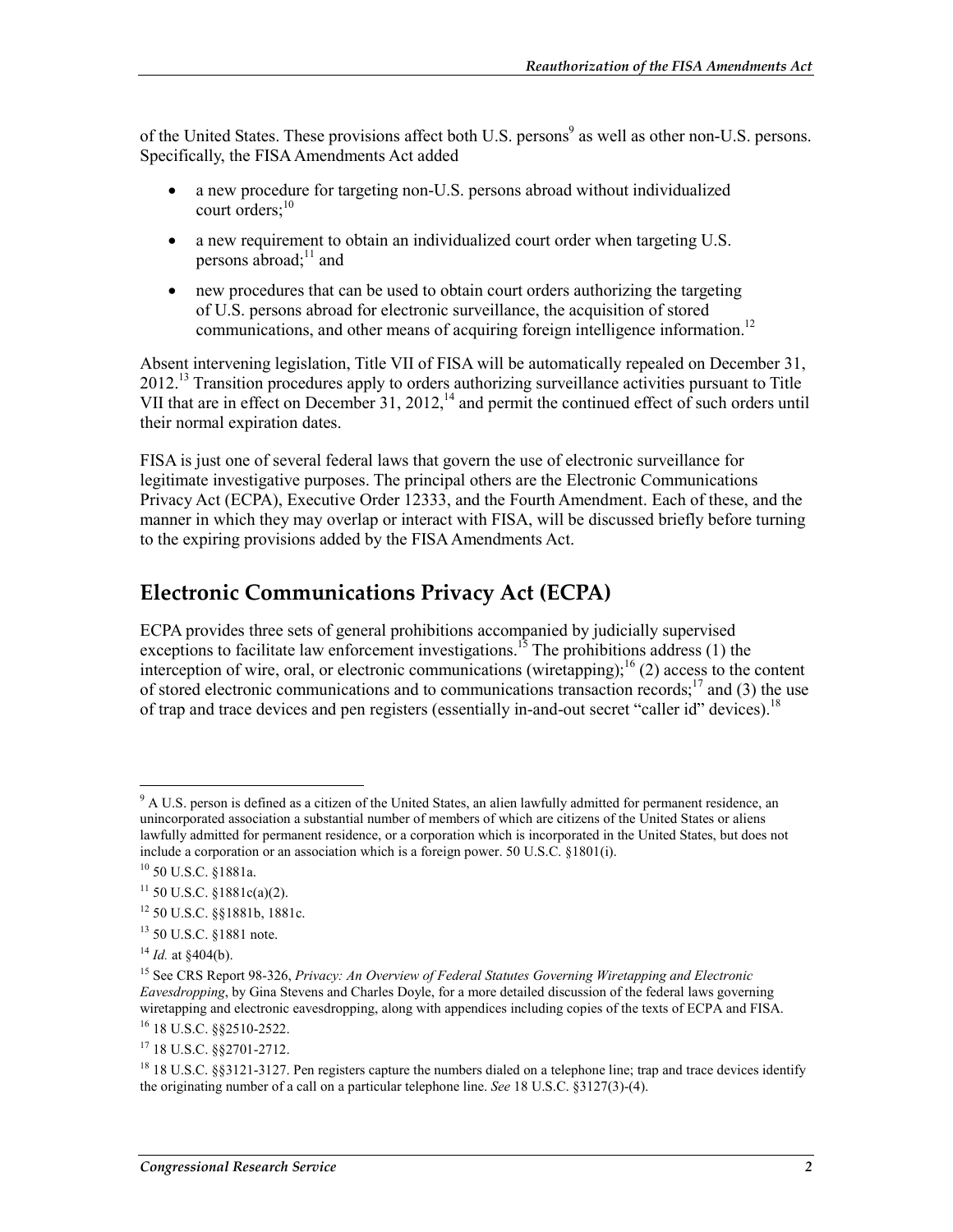In some circumstances, the use of surveillance activities for foreign intelligence purposes might fall within the scope of the activities prohibited by ECPA. There are two exceptions to ECPA's general prohibitions that address this situation.

First, if the activity in question falls within the definition of electronic surveillance under FISA, then it may be conducted if the government complies with FISA's procedures. For example, the interception of a domestic telephone call is the type of activity that would generally be prohibited by ECPA. It would also qualify as electronic surveillance under FISA. Therefore, if the government obtained a court order from the FISC authorizing the interception of that call, it would be a lawful surveillance activity notwithstanding the general prohibition against wiretapping found in ECPA.

Second, if the activity in question is not electronic surveillance, as that term is defined in FISA, but involves the acquisition of foreign intelligence information from international or foreign communications, then it is not subject to ECPA.<sup>19</sup> For example, the interception of an international telephone call would not be considered electronic surveillance for purposes of FISA if the target were the person on the non-domestic end of the conversation and the acquisition would not occur on United States soil. So long as the purpose of that acquisition was to acquire foreign intelligence information, then it would not be subject to the general prohibitions in ECPA.

Although both exceptions result in the non-application of ECPA, they differ in one important aspect that is particularly relevant to understanding the changes wrought by Title VII of FISA. Both ECPA and FISA provide that the two statutes constitute the exclusive means of conducting electronic surveillance, as defined in FISA.<sup>20</sup> As a result, using the procedures under FISA is compulsory for those activities that qualify as electronic surveillance but cannot be accomplished by, and are exempt from, ECPA. In contrast, prior to the FISA Amendments Act, FISA's procedures were generally never needed for wiretapping activities that did not qualify as electronic surveillance, and which were also exempt from ECPA because they involved international or foreign communications. However, as discussed below, the recently added § 704 of FISA does make FISA's procedures compulsory when the target of such surveillance is a United States person. Those activities that remain beyond the scope of either ECPA or FISA are governed by Executive Order 12333 and the Fourth Amendment, discussed in the next two sections.

#### **Executive Order 12333**

Section 2.5 of Executive Order 12333,  $^{21}$  as amended,  $^{22}$  delegates to the Attorney General the power to approve the use of any technique for intelligence purposes within the United States or against a U.S. person abroad. If a warrant would be required for law enforcement purposes, the executive order requires the Attorney General to determine in each case that there is probable

<sup>1</sup> <sup>19</sup> 18 U.S.C. §2511(2)(f). (explicitly disavowing any application of ECPA to the acquisition by the United States of foreign intelligence information from international or foreign communications through a means other than electronic surveillance, as that term is defined in FISA.).

 $20$  18 U.S.C.  $\S$ 2511(2)(f); 50 U.S.C.  $\S$ 1812(a).

<sup>21 46</sup> *Federal Register* 59,941 (December 4, 1981), as amended by E.O. 13284, 68 *Federal Register* 4,075 (January 23, 2003); E.O. 13355, 69 *Federal Register* 53,593 (August 27, 2004); and E.O. 13470, 73 *Federal Register* 45,325 (July 30, 2008).

 $22$  50 U.S.C.  $$401$  note.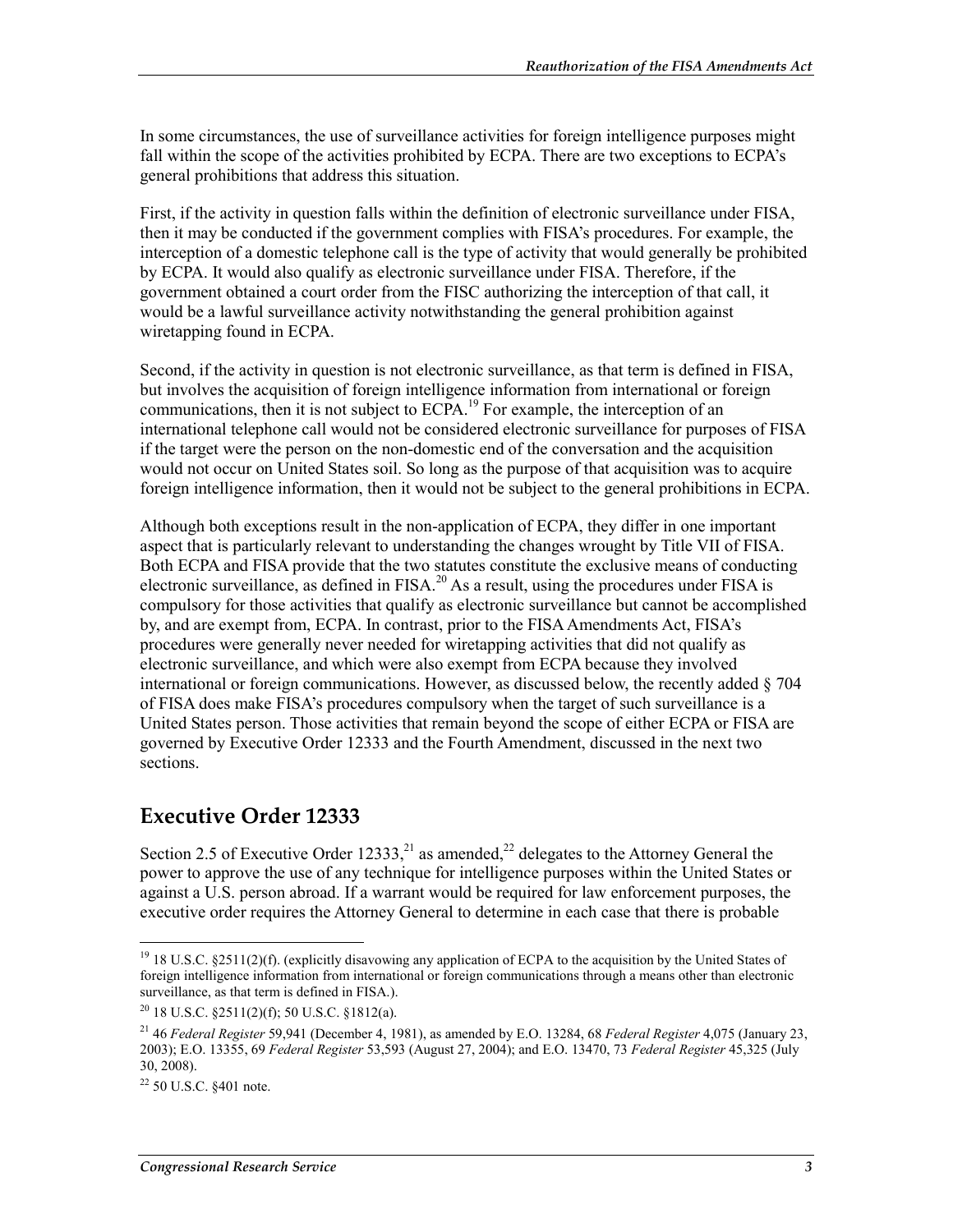cause to believe that the technique is directed against a foreign power or an agent of a foreign power. The authority delegated by Executive Order 12333 must be exercised in accordance with FISA, but also extends to activities beyond FISA's reach.

#### **Fourth Amendment**

The Fourth Amendment to the U.S. Constitution protects against "unreasonable searches and seizures."<sup>23</sup> In domestic criminal law investigations, it generally requires law enforcement officers to obtain a court-issued warrant before conducting a search.<sup>24</sup> When the warrant requirement does not apply, government activity is generally subject to a "reasonableness" test under the Fourth Amendment.<sup>25</sup>

The extent to which the warrant requirement applies to the government's collection of foreign intelligence is unclear. In a 1972 case, the Supreme Court invalidated warrantless electronic surveillance of domestic organizations on Fourth Amendment grounds, despite the government's assertion of a national security rationale.<sup>26</sup> However, it indicated that its conclusion might be different in a future case involving the electronic surveillance of foreign powers or their agents, within or outside the United States.<sup>27</sup> In a 2002 case, the Foreign Intelligence Surveillance Court of Review upheld FISA, as amended by the USA PATRIOT Act, against a Fourth Amendment challenge.<sup>28</sup> The court assumed, without deciding the question, that FISA court orders do not constitute warrants for purposes of the Fourth Amendment analysis. Relying on a general reasonableness analysis, it nonetheless upheld such orders, emphasizing both the privacy protections in the statutory framework and the governmental interest in preventing national security threats.<sup>29</sup>

## **Procedure for Targeting Non-U.S. Persons Abroad Without Individualized Court Orders Under § 702**

In late 2005, the *New York Times* reported that the federal government had "monitored the international telephone calls and international e-mail messages of hundreds, perhaps thousands,

1

<sup>29</sup> *Id*. at 738-46.

<sup>23</sup> U.S. Const. amend. IV.

<sup>&</sup>lt;sup>24</sup> See Katz v. United States, 389 U.S. 347, 357 (1967) ("[S]earches conducted outside the judicial process without prior approval by judge or magistrate are per se unreasonable under the Fourth Amendment—subject only to a few specifically established and well delineated exceptions.").

 $^{25}$  Also called the "general balancing," "general reasonableness," or "totality-of-the circumstances" test, it requires a court to determine the constitutionality of a search or seizure "by assessing, on the one hand, the degree to which [a search or seizure] intrudes upon an individual's privacy and, on the other, the degree to which it is needed for the promotion of legitimate governmental interests." Samson v. California, 547 U.S. 843, 848 (2006).

<sup>26</sup> U.S. v. U.S. District Court, 407 U.S. 297, 321-24 (1972) (also referred to as the *Keith* case, so named for the District Court judge who initially ordered disclosure of unlawful warrantless electronic surveillance to the defendants).

<sup>27</sup> *Id*. at 321-22. *See also* In re Directives Pursuant to Section 105b of the Foreign Intelligence Surveillance Act, 551 F.3d 1004 (U.S. Foreign Intell. Survellance Ct. Rev. 2008) (holding that the foreign intelligence surveillance of targets reasonably believed to be outside of the U.S. qualifies for the "special needs" exception to the warrant requirement).

<sup>&</sup>lt;sup>28</sup> In re Sealed Case, 310 F.3d 717 (Foreign Intell. Survellance Ct. Rev. 2002).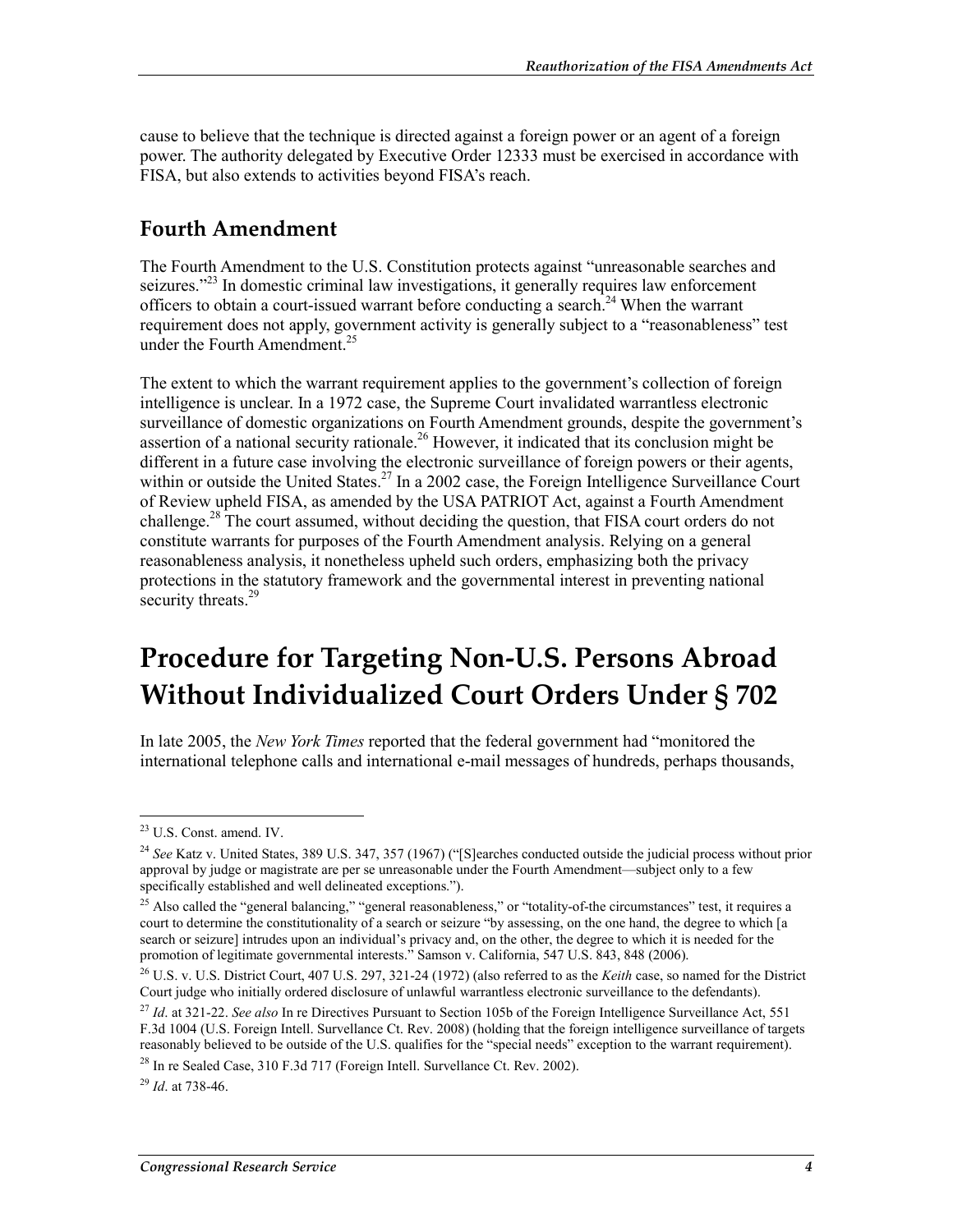of people in the United States without warrants."30 Subsequently, President George W. Bush acknowledged that, after the attacks of September 11, 2001, he had authorized the National Security Agency to conduct a Terrorist Surveillance Program (TSP) to "intercept international communications into and out of the United States" by "persons linked to al Qaeda or related terrorist organizations" based upon his asserted "constitutional authority to conduct warrantless wartime electronic surveillance of the enemy."<sup>31</sup> Now discontinued, the TSP appears to have been active from shortly after September 11, 2001, to January of  $2007$ .<sup>32</sup>

After the TSP activities were concluded in 2007, Congress enacted the Protect America Act (PAA), which established a mechanism for the acquisition, via a joint certification by the Director of National Intelligence (DNI) and the Attorney General (AG), but without an individualized court order, of foreign intelligence information concerning a person reasonably believed to be outside the United States.<sup>33</sup> This temporary authority ultimately expired after approximately six months, on February 16, 2008. Several months later, the Congress enacted the FISA Amendments Act of 2008, which created separate procedures for targeting non-U.S. persons and U.S. persons reasonably believed to be outside the United States under a new Title VII of FISA.<sup>34</sup> Section 702 provides procedures for targeting non-U.S. persons and is discussed in more detail below.

#### **Scope of Acquisitions**

Like its predecessor in the PAA,  $\S$  702 permits the AG and the DNI to jointly authorize targeting of persons reasonably believed to be located outside the United States, but is limited to targeting non-U.S. persons. Once authorized, such acquisitions may last for periods of up to one year. Under subsection 702(b) of FISA, such an acquisition is also subject to several limitations. Specifically, an acquisition

- may not intentionally target any person known at the time of acquisition to be located in the United States;
- may not intentionally target a person reasonably believed to be located outside the United States if the purpose of such acquisition is to target a particular, known person reasonably believed to be in the United States;
- may not intentionally target a U.S. person reasonably believed to be located outside the United States;
- may not intentionally acquire any communication as to which the sender and all intended recipients are known at the time of the acquisition to be located in the United States; and

1

<sup>30</sup> James Risen and Eric Lichtblau, *Bush Lets U.S. Spy on Callers Without Courts*, N.Y. Times, December 16, 2005, at 1.

<sup>31</sup> U.S. Department of Justice, *Legal Authorities Supporting the Activities of the National Security Agency Described by the President*, at 5, 17, January 19, 2006, http://www.usdoj.gov/opa/whitepaperonnsalegalauthorities.pdf. *See also* CRS Report R40888, *Presidential Authority to Conduct Warrantless Electronic Surveillance to Gather Foreign Intelligence Information*, by Elizabeth B. Bazan and Jennifer K. Elsea.

<sup>32</sup> S.Rept. 110-209, at 4. *See also* Letter from Attorney General Gonzales to Senate Judiciary Committee Chairman Patrick Leahy and Senator Arlen Specter (January 17, 2007).

<sup>33</sup> P.L. 110-55, 50 U.S.C. §§1805a-1805c.

<sup>34</sup> P.L. 110-261, §101, 50 U.S.C. §§1881-1881g.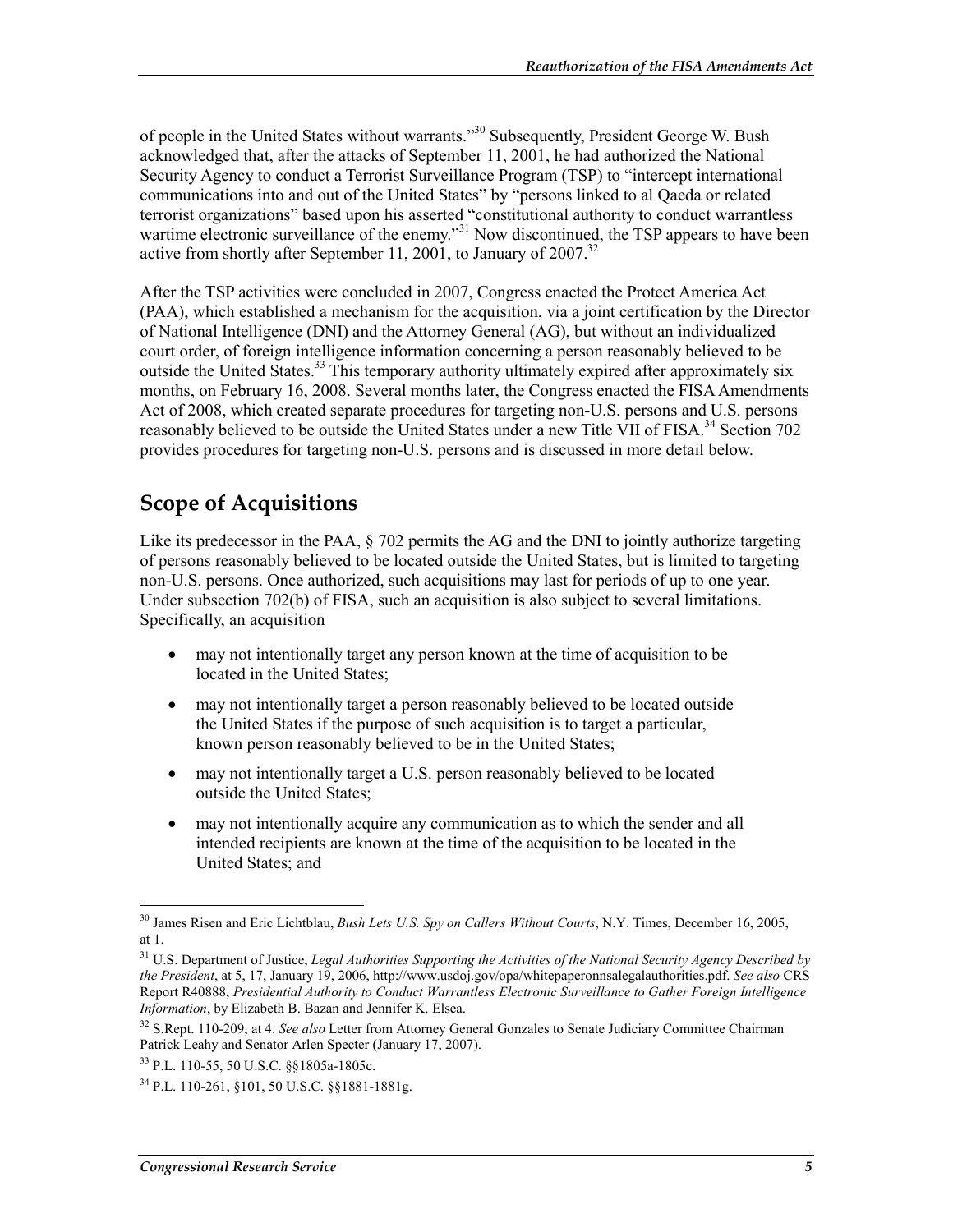• must be conducted in a manner consistent with the Fourth Amendment to the Constitution of the United States.<sup>35</sup>

Acquisitions under § 702 are also geared towards electronic communications or electronically stored information. This is because the certification supporting the acquisition, discussed in the next section, requires the AG and DNI to attest that, among other things, the acquisition involves obtaining information from or with the assistance of an electronic communication service provider.<sup>36</sup> This would appear to encompass acquisitions using methods such as wiretaps or intercepting digital communications, but may also include accessing stored communications or other data. Such a conclusion is also bolstered by the fact that the minimization procedures required to be developed under § 702 reference the minimization standards applicable to physical searches under Title III of FISA $<sup>3</sup>$ </sup>

#### **Certification Procedure**

Section 702 requires the joint AG/DNI authorization to be predicated on either the existence of a court order approving of a joint certification submitted by the AG and DNI, or a determination by the two officials that exigent circumstances exist.

The certification is not required to identify the individuals at whom such acquisitions would be directed, but must attest, in part, that targeting procedures are in place that have been approved, have been submitted for approval, or will be submitted with the certification for approval by the FISC that are reasonably designed to ensure that an acquisition is limited to targeting persons reasonably believed to be located outside the United States, and to prevent the intentional acquisition of any communication where the sender and all intended recipients are known at the time of the acquisition to be located in the United States.<sup>38</sup> The applicable targeting and minimization procedures are subject to judicial review by the FISC, but the court is not required to look behind the assertions made in the certification.

Generally, if the certification and targeting and minimization procedures meet the statutory requirements and are consistent with the Fourth Amendment, a FISC order approving them will be issued prior to implementation of the acquisition of the communications at issue. If the FISC finds deficiencies in the certification, targeting procedures, or minimization procedures, the court shall issue an order directing the government to, at the government's election and to the extent required by the court's order, correct any such deficiency within 30 days or cease, or not begin, the implementation of the authorization for which the certification was submitted.

#### **Exigent Circumstances**

In the absence of a court order described above, the AG and DNI may also authorize the targeting of persons reasonably believed to be non-U.S. persons abroad if they determine that exigent circumstances exist which would cause the loss or delay of important national security

1

 $35$  50 U.S.C.  $$1881a(b)$ .

 $36$  50 U.S.C. §1881a(g)(2)(A)(vi).

<sup>37 50</sup> U.S.C. §1881a(e)(1) (referencing 50 U.S.C. §1821(4)).

<sup>&</sup>lt;sup>38</sup> The certification must also attest that guidelines have been adopted to ensure that the specifically prohibited types of surveillance activities listed in §702(b), such as reverse targeting, are not conducted.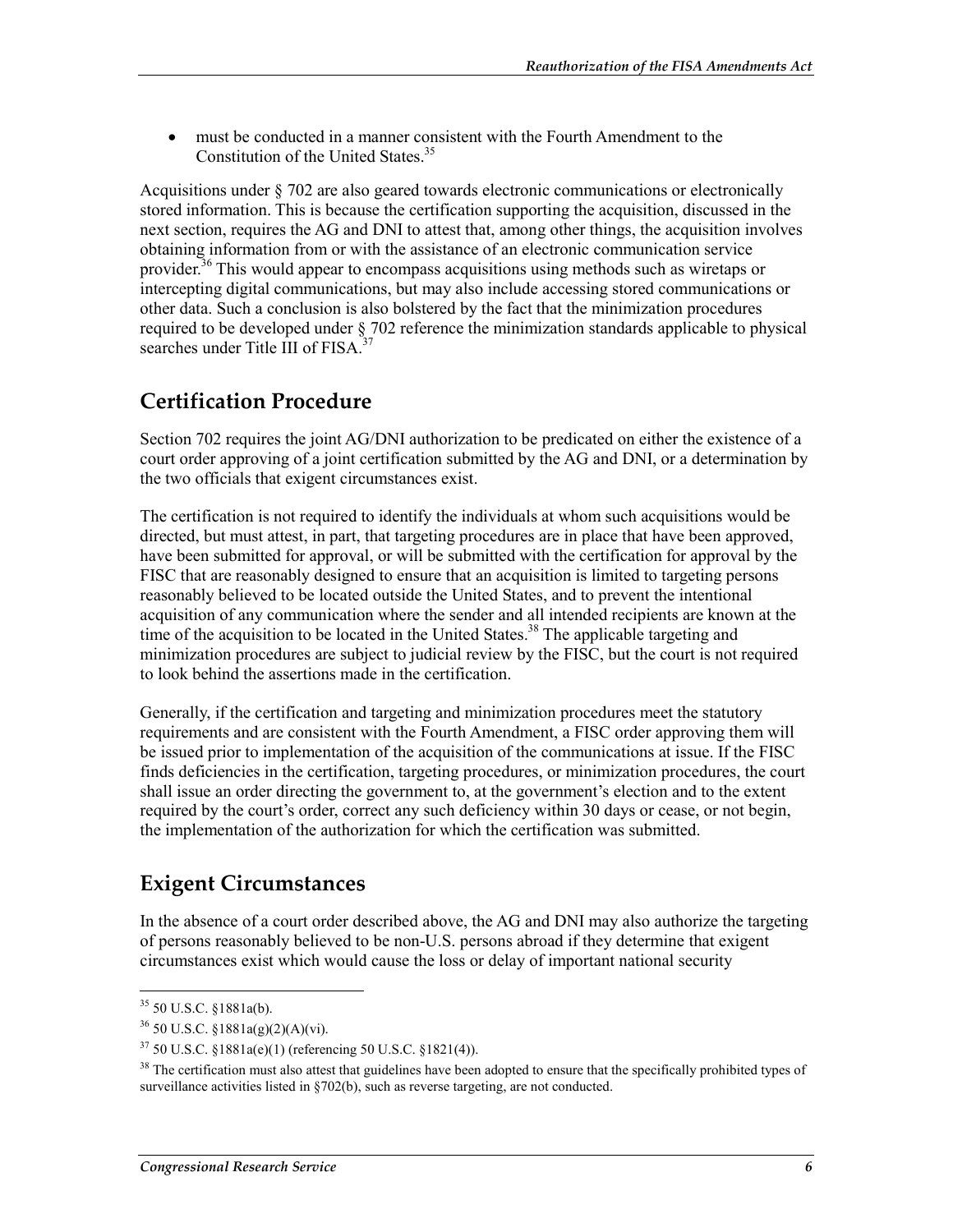intelligence. A certification supporting such acquisition is required to be submitted to the FISC as soon as practicable, but no later than seven days after the determination of exigency has been made.<sup>39</sup> Collection of information is permitted during the period before a certification is submitted to the FISC.

#### **Comparison with Prior Law**

As discussed above, surveillance activities that meet the definition of electronic surveillance in FISA must be authorized either under FISA or ECPA.<sup>40</sup> Prior to the enactment of  $\S$  702, FISA only permitted sustained electronic surveillance or access to electronically stored communications after the issuance of a court order that was specific to the target. Since § 702 does not require an individualized court order, the most dramatic effect of its enactment compared to the traditional provisions of FISA has been in those situations in which § 702 encompasses activities that qualify as electronic surveillance.

FISA defines several different categories of electronic surveillance, but only two are relevant to  $\S 702<sup>41</sup>$  The first is the acquisition, in the United States, of international wire communications, which are defined by FISA as communications where one endpoint of the captured communication is in the United States.<sup>42</sup> Consequently, § 702 provides a mechanism for the domestic acquisition, without a court order, of communications that persons in the United States, including citizens, would be a party to. Prior to the enactment of  $\S 702$ , such acquisitions would require a court order in all but emergency situations.<sup>43</sup>

The second category of electronic surveillance to which  $\S$  702 is applicable is the installation or use of an electronic, mechanical, or other surveillance device in the United States to acquire information, other than from a wire or radio communication, under circumstances in which a person has a reasonable expectation of privacy and a warrant would be required for law enforcement purposes.<sup>44</sup> Examples of such surveillance would include things such as hidden microphones and may also include access to stored communications.<sup>45</sup> Section 702 may also permit access to electronically stored communication that does not qualify as electronic surveillance through the use of physical searches, so long as the information is acquired from or with the assistance of an electronic communication service provider. As with interception of international wire communications, such examples of electronic surveillance or access to stored communications would likely have required an individualized court order under FISA as it existed prior to § 702.

1

 $39$  50 U.S.C. §1881a(g)(1)(B).

<sup>40</sup> *See* discussion *supra* at "Electronic Communications Privacy Act (ECPA)."

 $^{41}$  The irrelevant categories of electronic surveillance deal with situations in which the target of the surveillance is a U.S. person or present in the United States, both of which would disqualify the use of §702.

 $42$  50 U.S.C. §1801(f)(2).

<sup>43</sup> *See* 50 U.S.C. §1805(e)(1).

 $44$  50 U.S.C. §1801(f)(4).

<sup>45</sup> *See* David Kris and Douglas Wilson, NATIONAL SECURITY INVESTIGATIONS AND PROSECUTIONS §7:27 (2012) (discussing application of definition of electronic surveillance to stored e-mail and voice mail).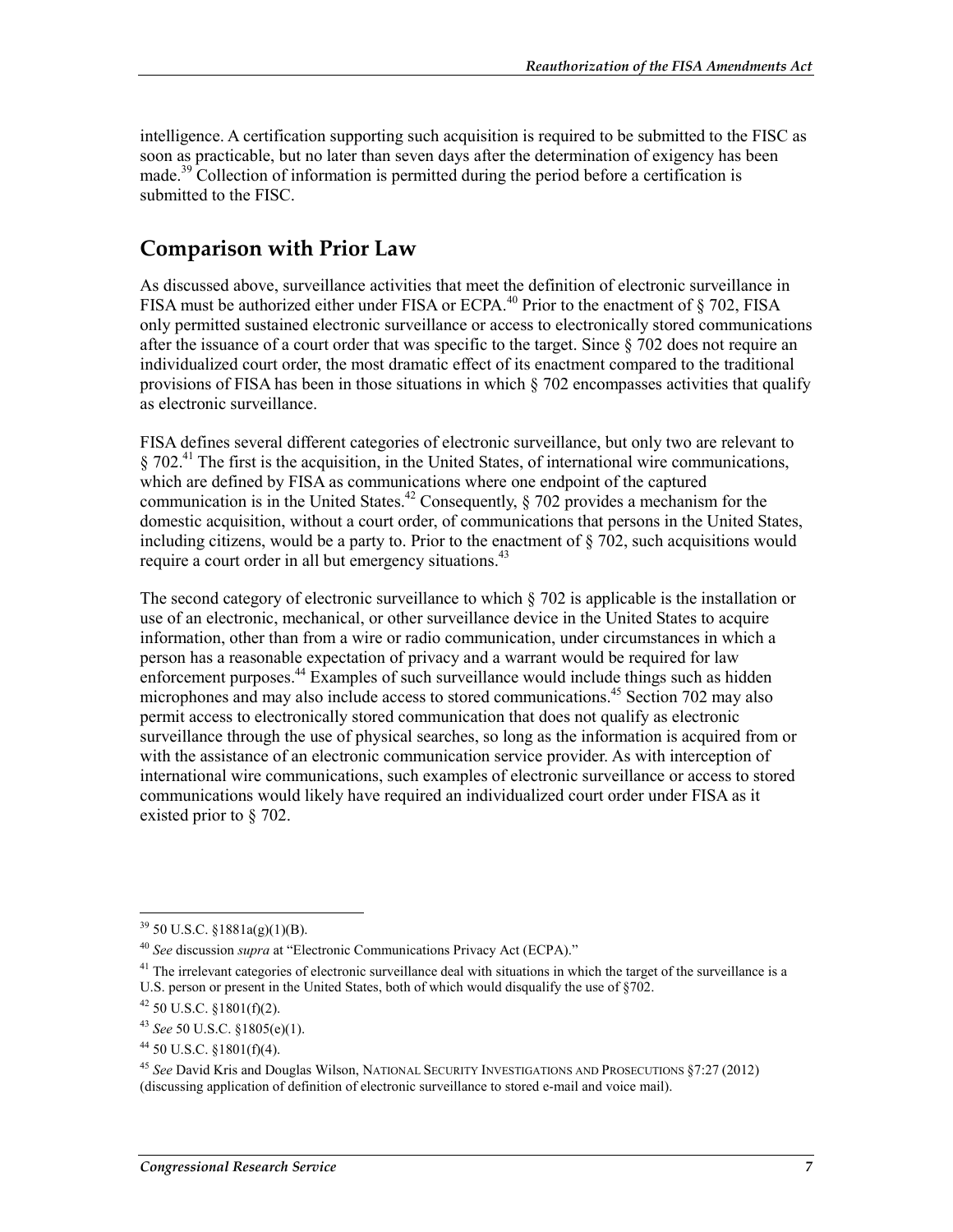#### **Legal Challenges**

Upon enactment of Title VII, a number of organizations brought suit challenging the joint authorization procedure for surveillance of non-U.S. persons reasonably believed to be abroad. The suit alleged that this authority violated the targets' Fourth Amendment rights.<sup>46</sup> Although the case was originally dismissed for lack of standing, the United States Court of Appeals for the Second Circuit ruled, in March of 2011, that the organizations had suffered sufficient injury, based on the financial costs they incurred in order to avoid their reasonable fear of being subject to surveillance under Title VII. $^{47}$  The decision of the appeals court is currently pending review in the United States Supreme Court.<sup>48</sup>

## **Procedures for Targeting U.S. Persons Abroad Using Court Orders Under §§ 703 and 704**

As discussed above, the FISA Amendments Act created separate procedures for targeting non-U.S. persons and U.S. persons reasonably believed to be outside the United States.<sup>49</sup> Sections 703 and 704, discussed in more detail below, address the targeting of U.S. persons abroad for electronic surveillance and other types of acquisitions.

#### **Requirement for Court Order**

As an initial matter,  $\S 704(a)(2)$  prohibits the intelligence community from targeting a U.S. person who is reasonably believed to be abroad unless authorized by the FISC or another provision of FISA.<sup>50</sup> This prohibition only applies in circumstances where the target has a reasonable expectation of privacy and a warrant would be required if the acquisition was conducted in the United States for law enforcement purposes.<sup>51</sup> Whether a "reasonable" expectation of privacy" exists depends upon whether an "individual manifested a subjective expectation of privacy in [a] searched object" and whether "society is willing to recognize that expectation as reasonable."<sup>52</sup> Although such a determination is inherently dependent upon the particular circumstances in a given case, it is likely that activities like physical searches and wiretaps conducted on foreign soil would require authorization from the FISC based on the target's "reasonable expectation of privacy."

<sup>1</sup> <sup>46</sup> *But see* In re Directives Pursuant to Section 105b of the Foreign Intelligence Surveillance Act, 551 F.3d 1004, 1009- 1016 (U.S. Foreign Intell. Surveil Ct. Rev. 2008) (upholding similar joint authorization procedure under the Protect America Act in the face of a Fourth Amendment challenge brought by telecommunications provider).

<sup>47</sup> Amnesty Int'l v. Clapper, 638 F.3d 118 (2d Cir. 2011) *reversing* Amnesty Int'l United States v. McConnell, 646 F. Supp. 2d 633 (S.D.N.Y., 2009).

<sup>48</sup> Clapper v. Amnesty Int'l, 132 S.Ct. 2431 (2012).

<sup>49</sup> P.L. 110-261, §101, 50 U.S.C. §§1881-1881g.

 $50$  U.S.C. §1881c(a)(2).

<sup>51</sup> *Id*.

 $52$  Kyllo v. United States, 533 U.S. 27, 33 (2001) (citing California v. Ciraolo, 476 U.S. 207, 211 (1986)).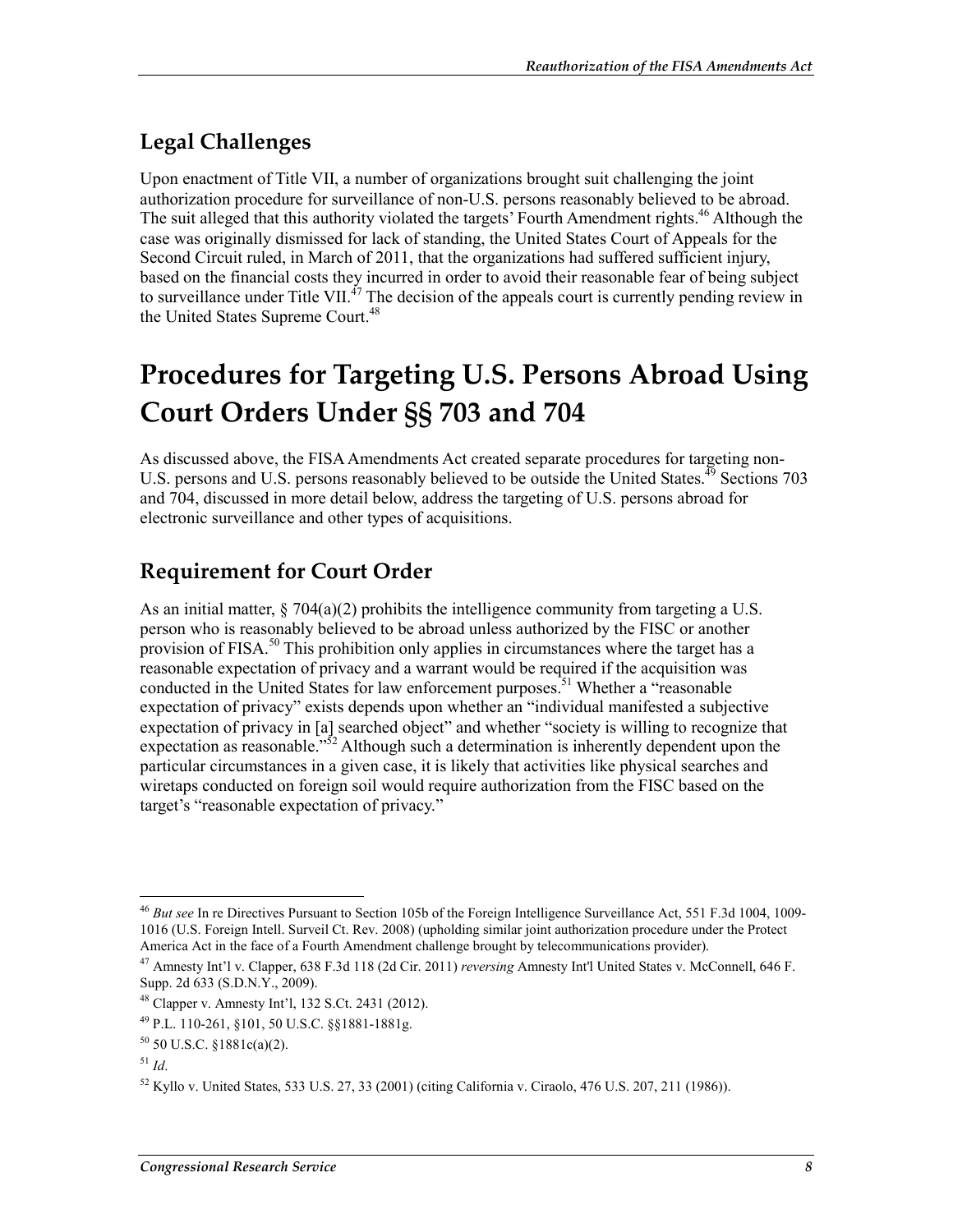#### **Scope of Acquisitions**

Having made the procedures of FISA compulsory in many foreign intelligence acquisitions in which U.S. persons abroad are targeted, §§ 703 and 704 then each establish procedures to provide the requisite FISC orders authorizing such acquisitions. The procedures under  $\S$  703 apply only to electronic surveillance or the acquisition of stored electronic communications or data that would traditionally require an order under FISA. The procedures under § 704 apply in all other situations where the target has a reasonable expectation of privacy and a warrant would be required if the acquisition was conducted in the United States for law enforcement purposes.<sup>53</sup> However, because the requirements of § 704 are less stringent than § 703, the statute prohibits the use of the former when the procedures of the latter would apply.

#### **Procedures**

The judicial procedures under §§ 703 and 704 generally follow the same structure used by the procedures that already existed in FISA to obtain a court order authorizing electronic surveillance or physical searches of U.S. persons within the United States. The government must submit an application for surveillance that identifies the target and the facts and circumstances relied upon that would justify the belief that the target is a foreign power or an agent of a foreign power, which the FISC must find to be supported by probable cause.<sup>54</sup> Because Title VII is intended to address targets that are outside of the United States, the court must also find that probable cause to believe that this geographical limitation has been met.<sup>55</sup>

Both §§ 703 and 704 also provide authority for short-term acquisitions if the AG reasonably determines that an emergency situation exists and there is insufficient time to obtain a court order.<sup>56</sup> Such emergency acquisitions must be followed up with a formal application within seven days.57

#### **Comparison of §§ 703 and 704**

Although they are similar, the procedures under §§ 703 and 704 are not identical to each other. Less specificity is generally required of the information in the application submitted under § 704. Section 704 also does not require a statement that the information sought cannot be obtained by normal investigative means. Section 704 also only requires the minimization procedures to address dissemination of acquired information.<sup>58</sup> In contrast,  $\frac{8}{203}$  also requires the minimization procedures to address the acquisition and retention of information.

1 <sup>53</sup> *Id*.

 $57$  *Id.* 

 $54$  50 U.S.C. §§1881b(b)-(c), 1881c(b)-(c).

<sup>55</sup> *Id.* 

<sup>56 50</sup> U.S.C. §§1881b(d), 1881c(d).

 $58$  50 U.S.C.  $$1881c(c)(1)(C)$ .